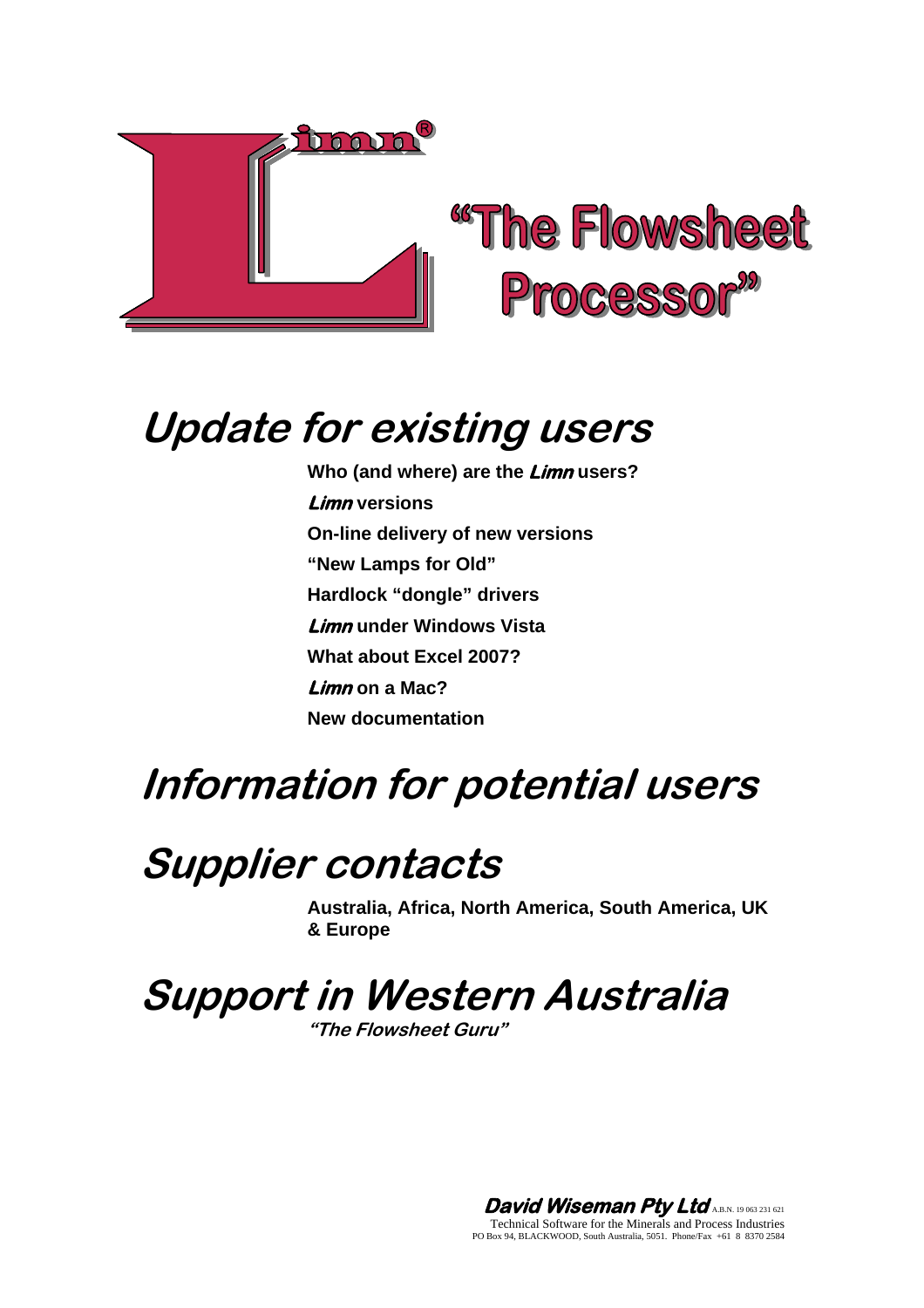# **Limn** update for existing users…

### **Who (and where) are the Limn users?**

There are now approaching 650 **Limn** licences worldwide. Approximately 125 of these are Educational/Teaching and Academic licences, the remainder are in the broader industry around the world.

#### **Limn Licence Breakdown by Category - 13-August-2008**

#### **Licences by Region Licences by Commodity**

| Region          | Count | Commodity   | Count |
|-----------------|-------|-------------|-------|
| Africa          | 243   | Academic    |       |
| Asia Pacific    | 5     | Coal        |       |
| Australia       | 294   | Copper      |       |
| Europe          | 44    | Diamonds    |       |
| Middle East     | 6     | Fertiliser  |       |
| North America   | 28    | Ferroalloys |       |
| Central America | 1     | Gold        |       |
| South America   | 25    | Iron Ore    |       |
|                 |       |             |       |

#### **Licences by User Type**

| <b>User Type</b>           | Count |  |
|----------------------------|-------|--|
| Contractor                 |       |  |
| Education                  | 125   |  |
| Engineering                | 78    |  |
| In-House Research          | g     |  |
| In-House Technical         | 100   |  |
| <b>Process Consultants</b> | 38    |  |
| Producer                   | 243   |  |
| Research                   | 25    |  |
| Laboratory                 | 3     |  |
| Supplier                   | 24    |  |

| Region                       | Count | Commodity                      | Count |
|------------------------------|-------|--------------------------------|-------|
| Africa                       | 243   | Academic                       | 15    |
| Asia Pacific                 | 5     | Coal                           | 105   |
| Australia                    | 294   | Copper                         | 19    |
| Europe                       | 44    | Diamonds                       | 96    |
| Middle East                  | 6     | Fertiliser                     | 3     |
| North America                | 28    | Ferroalloys                    |       |
| Central America              | 1     | Gold                           | 9     |
| South America                | 25    | Iron Ore                       | 34    |
|                              |       | Metalliferous                  | 15    |
|                              |       | <b>Mineral Sands</b>           | 12    |
|                              |       | Multiple                       | 204   |
|                              |       | Nickel                         | 5     |
| <b>Licences by User Type</b> |       | <b>Platinum Group Minerals</b> | 5     |
|                              |       | Salt                           |       |
| User Type                    | Count | Sugar                          | 2     |
| Contractor                   |       | Teaching                       | 110   |
| Education                    | 125   | Tin                            |       |
| Engineering                  | 78    | Titanium Pigment               | 6     |
| In-House Research            | 9     | Uranium                        | 3     |
|                              |       |                                |       |

### **Limn versions**

While much of the current **Limn** development effort is going into a new version which will work seamlessly with Excel 2007 and later versions, the existing version of **Limn** has also been undergoing smaller upgrades and enhancements. If you would like a copy of the latest version please contact [david@davidwiseman.com.au](mailto:david@davidwiseman.com.au) for an installation CD with the latest version (generally free of charge).

### **On-line delivery of new versions**

We are working on a system for delivering updates via the Internet. One of the issues we face with delivering the initial package of CDROM, manual and licence key via company purchasing departments is that we often lose contact with (or never know) the end users. It is hoped that Internet availability of updates will allow any user who wishes to update, to do so at any time, while allowing us to maintain contact with the actual users of the software.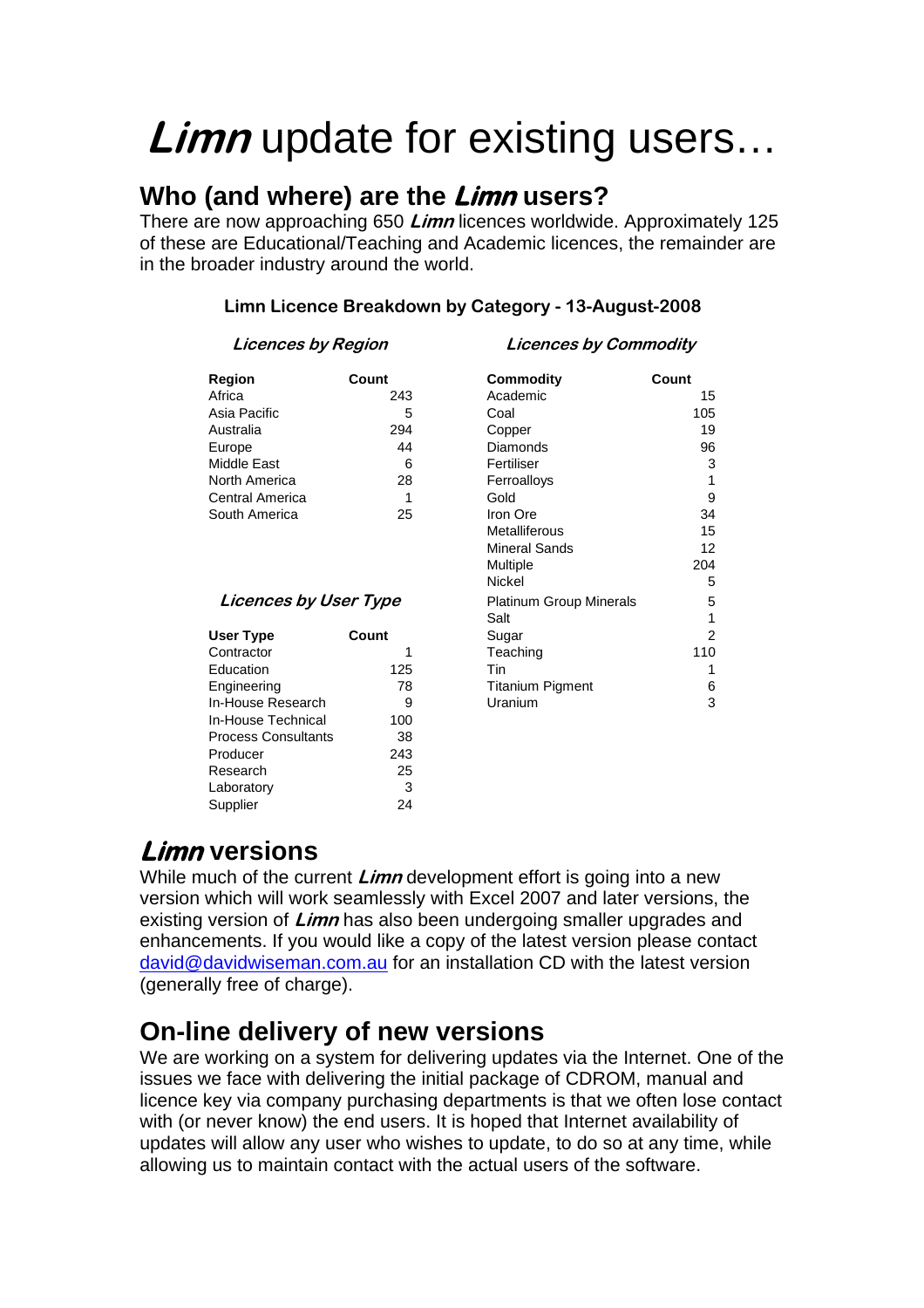## **"New Lamps for Old"**

Well, not quite. But Aladdin Knowledge Systems, the company that makes the Hardlock licence control key used by the **Limn** software, do make USB key and PCMCIA key variants of the "dongle" to replace the key requiring a parallel port - something fast disappearing from the PC world.

If you wish to exchange your existing parallel port Hardlock **Limn** licence control key for one of the alternatives, please contact [david@davidwiseman.com.au](mailto:david@davidwiseman.com.au) or one of the **Limn** support team at their various locations around the world. Typically, a small charge to cover costs and an agreement to return the original is all that is required…

# **Hardlock "dongle" drivers**

Updated drivers for recent hardware and newer operating systems such as Windows Vista are available for download from the Aladdin website at either <http://www.aladdin.com/support/hardlock/downloads.aspx> or

[http://www.aladdin.de/HASP/hardlock/hardlock\\_support\\_setup.aspx](http://www.aladdin.de/HASP/hardlock/hardlock_support_setup.aspx). The required file is "hldrv32.zip". This should be unzipped and the enclosed "hldrv32.exe" file run. Windows "Administrator" privileges are required for this to work properly.

# **Limn under Windows Vista?**

**Limn** works under Windows Vista with versions of Excel prior to Excel 2007. It works even better if the Vista User Access Control ("UAC") is turned off. Instructions for doing this are readily available on the web and in the Windows help system itself.

# **What about Excel 2007?**

**Limn** does not yet support Excel 2007. We are working on both a "native" Excel 2007 version as well as a "minimum changes but compatible" version in the interim. This latter is proving more difficult than anticipated, but we are hopeful of a release to users before year end. For those who have Excel 2007, the current workaround we recommend is to load both Excel 2007 and a previous version of Excel on the same machine. They co-exist quite happily if Excel 2007 is loaded first, followed by the older version.

## **Limn on a Mac?**

Who'd have believed it? But yes, it does work - after a fashion. You will of course need one of the new generation "Intel" Macs and a Windows Emulator – we know it works well under Parallels Desktop for Mac [\(www.parallels.com](http://www.parallels.com/)). You will also of course need a licence for Windows and a version of Excel from Excel97 to Excel 2003.

## **New documentation**

We are working with an industrially experienced **Limn** user, who is now working as a technical writer, to pull together a cohesive set of **Limn** documentation from various existing sources, as well as preparing new material where required. It is hoped that this will be completed towards the end of the year and that it will provide a useful resource for new users, minimising the need for introductory type courses and allowing training efforts to focus on the more advanced options for **Limn** use.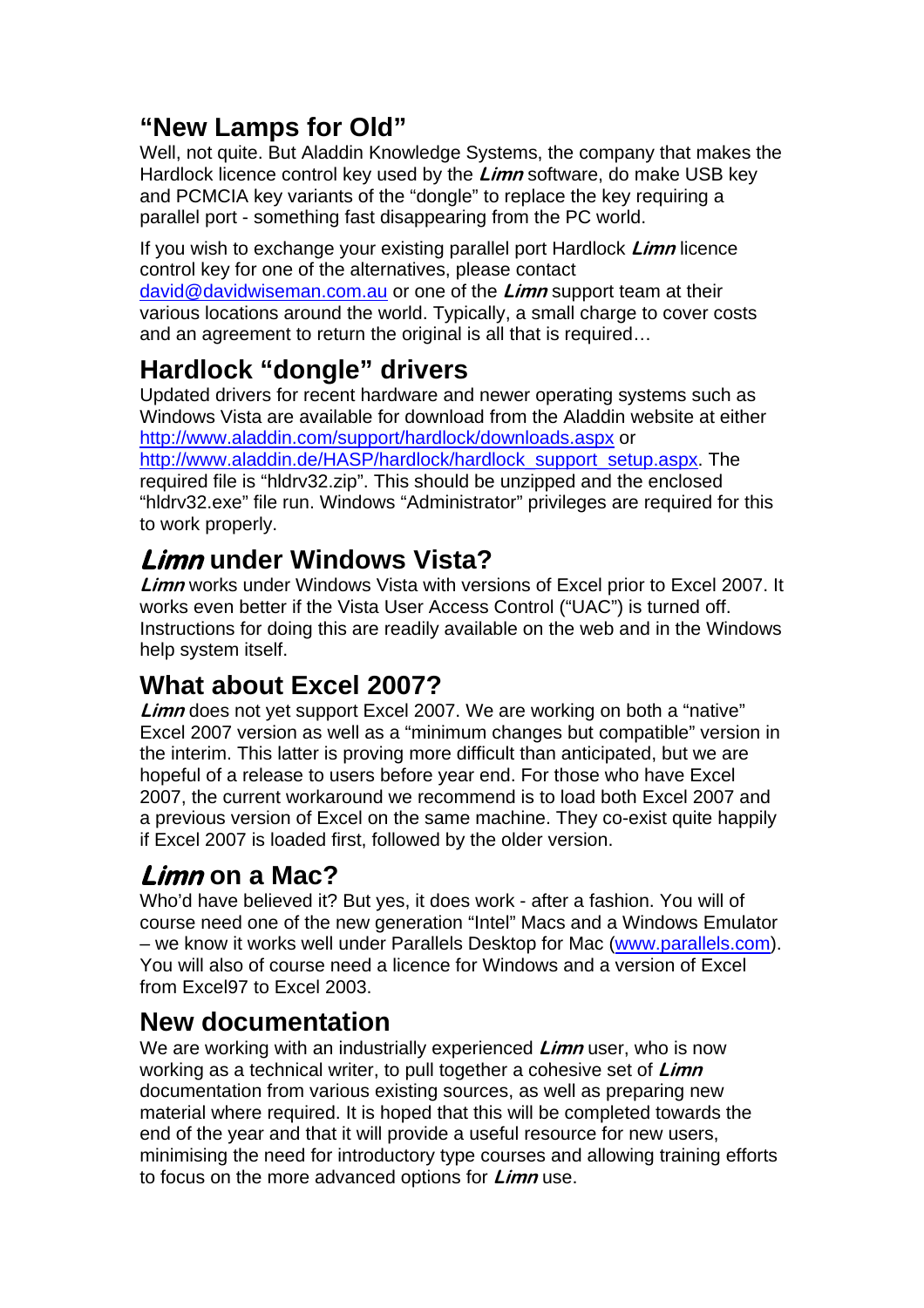

# "The Flowsheet Processor"

*"Designed to bring the same ease of use to flowsheet drawing and solution that word processors bring to the preparation of text based documents."*

#### **Process flowsheets built into a spreadsheet:**

- Rapid sketching of report quality flowsheets using a 'flowsheet aware' drawing package
- Extensive process unit icon library
- **Block diagram option**
- Easy addition of user drawn custom icons
- Data are stored totally within the spreadsheet no additional files
- All data are accessible to the user no internal data formats
- WYSIWIG presentation may be used in conjunction with other tools for the Windows operating system.





#### **The flowsheet makes an ideal vehicle for:**

- Presentation of survey results
- Communication of design data
- **Preparation of design data**
- Display of process balance data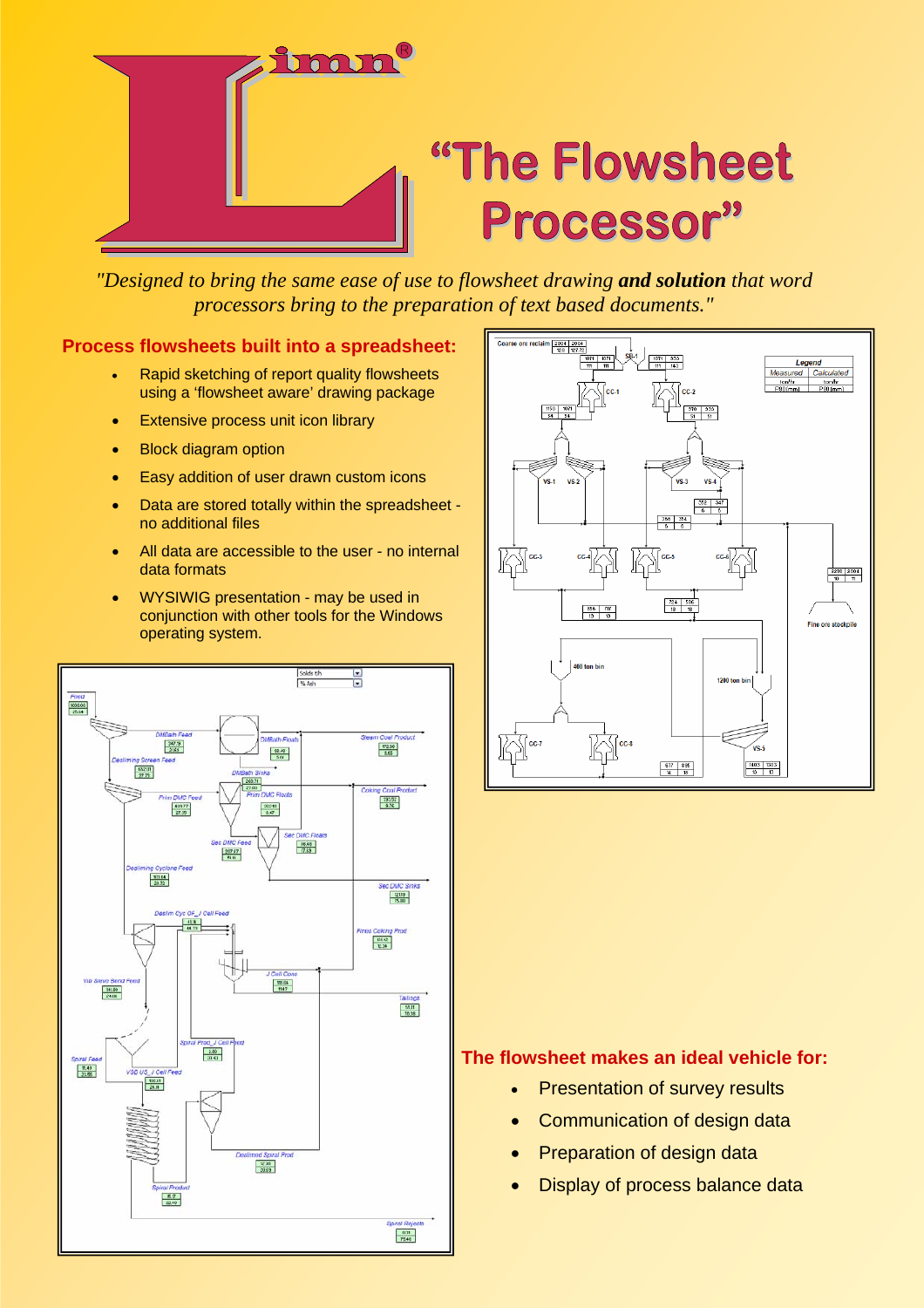#### *The Limn:Solve 'Simulation Engine' provides:*

- *Balanced flowsheet solutions using your spreadsheet models, the Limn model pack, or model packs from external sources.*
- *Spreadsheet based simulation (without circular references!).*
- *Results of simulations saved within the spreadsheet and presented in data blocks on the flowsheet*



#### *Add-Ins:*

**Limn** *may be further enhanced by the addition of domain specific Add-Ins:* 

- **WizardPack Add-On for Limn** *Provides data structures and models for simulation and analysis of mineral, coal and other processing operations*
- **THERMO Add-In for Limn and Excel** *–Provides simple spreadsheet access to a chemical thermodynamics database and calculations*

**Limn** is developed and marketed by:





**Technical Software and Process Control Applications** ABN 19 063 231 621

PO Box 94 Blackwood 5051 South Australia

Phone/Fax: +61 8 83702584 email: [info@limn.net.au](mailto:info@limn.net.au) web: [www.limn.net.au](http://www.limn.net.au/)  **Limn**® *is an Australian registered trademark of David Wiseman Pty Ltd.* © *1995- 2008 David Wiseman Pty Ltd*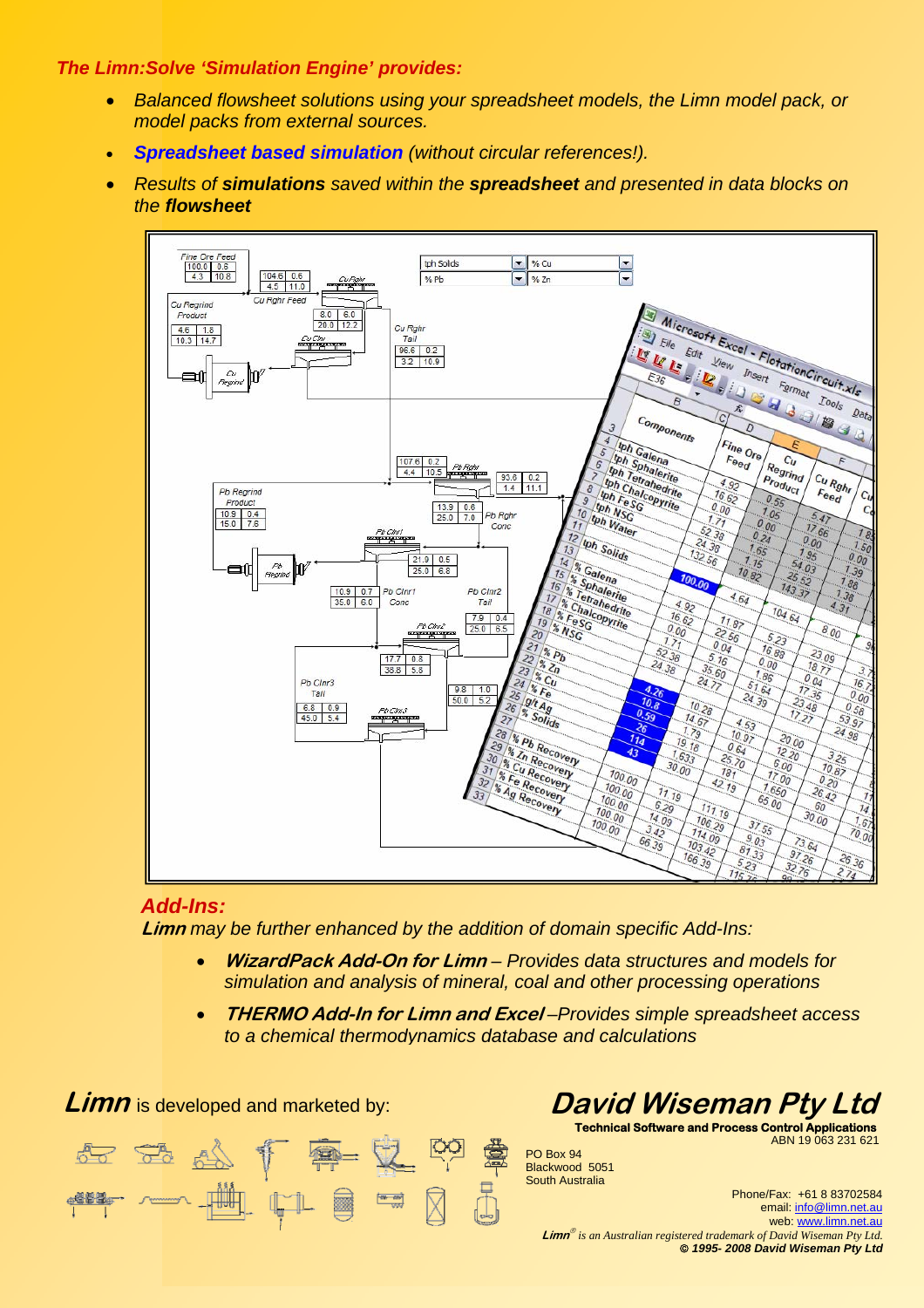

# **Thermodynamics Properties and Calculations for**

# **Excel and Limn**

- **A set of thermodynamics calculations for use within an Excel spreadsheet.**
- **Access data from an Outokumpu "HSC Chemistry for Windows" database.**
- **Or from a database in an Excel workbook.**
- **A new 'Thermodynamics' category in the Excel function wizard**

### **Adds new worksheet formulas to the Excel cell formula set:**

**MolecularWeight(Species Name)**, or **MW(Species Name)**  $=$ MW("TiO2")

**MeltingPoint(Species Name)**, or **MPt(Species Name)** =MeltingPoint("H2O") or =MPt("H2O")

- **BoilingPoint(Species Name)**, or **BPt(Species Name)** =BoilingPoint("H2O") or =BPt("H2O")
- **HeatCapacity(Species Name, Temperature)**  =HeatCapacity("TiO2",900)
- **Enthalpy(Species Name, Temperature)**  $=$ Enthalpy("TiO2", 900)
- **Entropy(Species Name, Temperature)** =Entropy("TiO2",900)
- **GibbsFreeEnergy(Species Name, Temperature)** =GibbsFreeEnergy("TiO2",900)
- **Temperature(Species Name, Enthalpy)** =Temperature("TiO2",-883120)
- **StreamEnthalpy(Species Names, Species Masses, Temperature)**  $=$ StreamEnthalpy(B10:B20,C10:C20,900)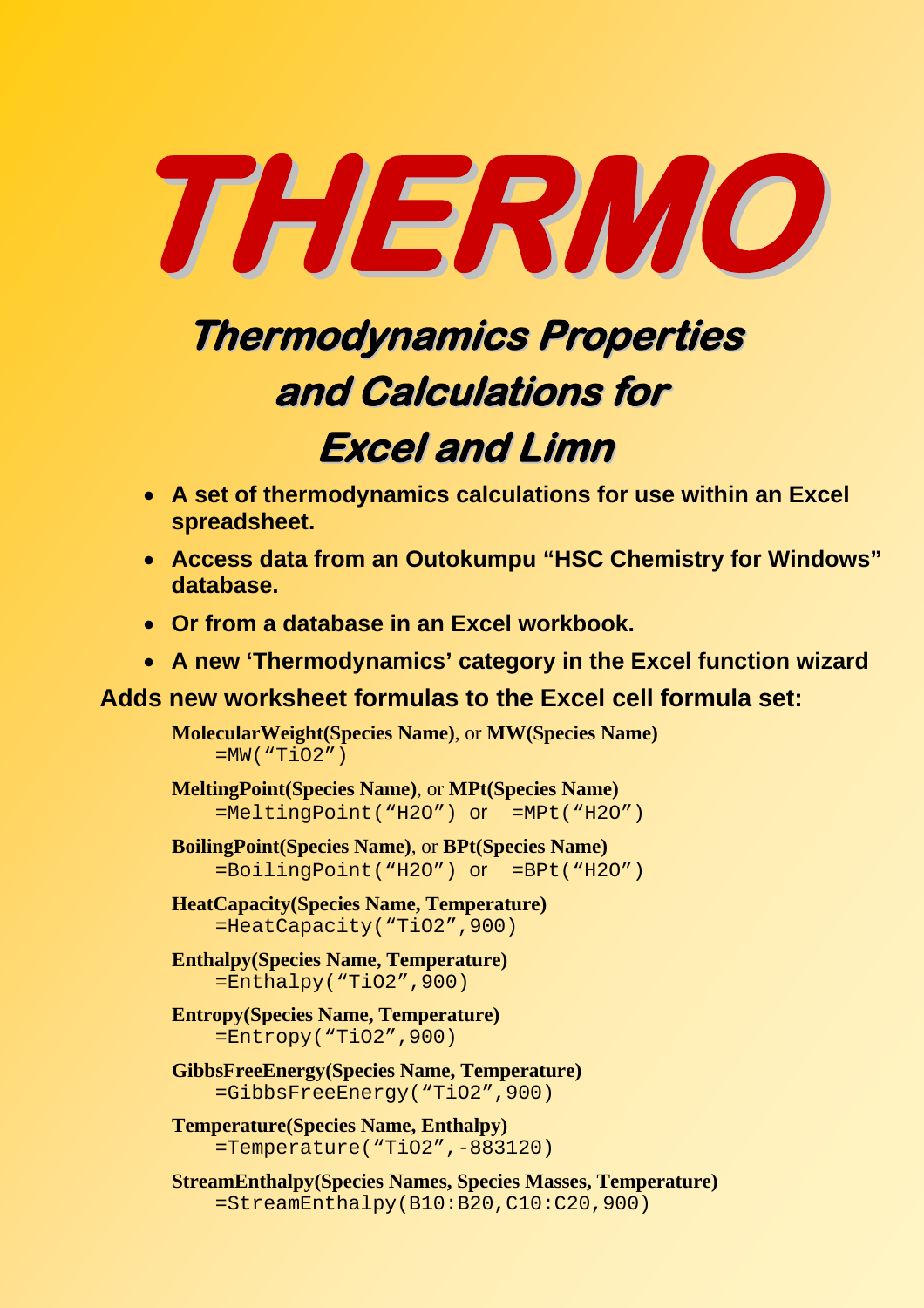# **Wizard Pack AddOn for Limn**

- **Inbuilt or user specified worksheet stream structure definitions – specific to the flowsheet solution domain of interest.**
- **Inbuilt or user specified flowsheet solution and simulation models.**
- **User configurable "template" workbooks.**
- **Auto creation of:** 
	- ♦ **Flowsheet data blocks**
	- ♦ **Summary worksheet**
	- ♦ **Scenario worksheet**
- **Inbuilt access to** 
	- ♦ **Constraint controllers**
	- **A** Printing, cloning, **clearing and other data manipulation tools.**



# **Coal Preparation Plants**

**Comminution Circuits**

**Flotation Circuits**

# **Generic Size by Density**

**Suits Iron Ore, Chromium, Diamond and other sizing and density separation processes.** 

# **Generic Size by Mineral**

**Suits Mineral Sands and gravity concentration processes.**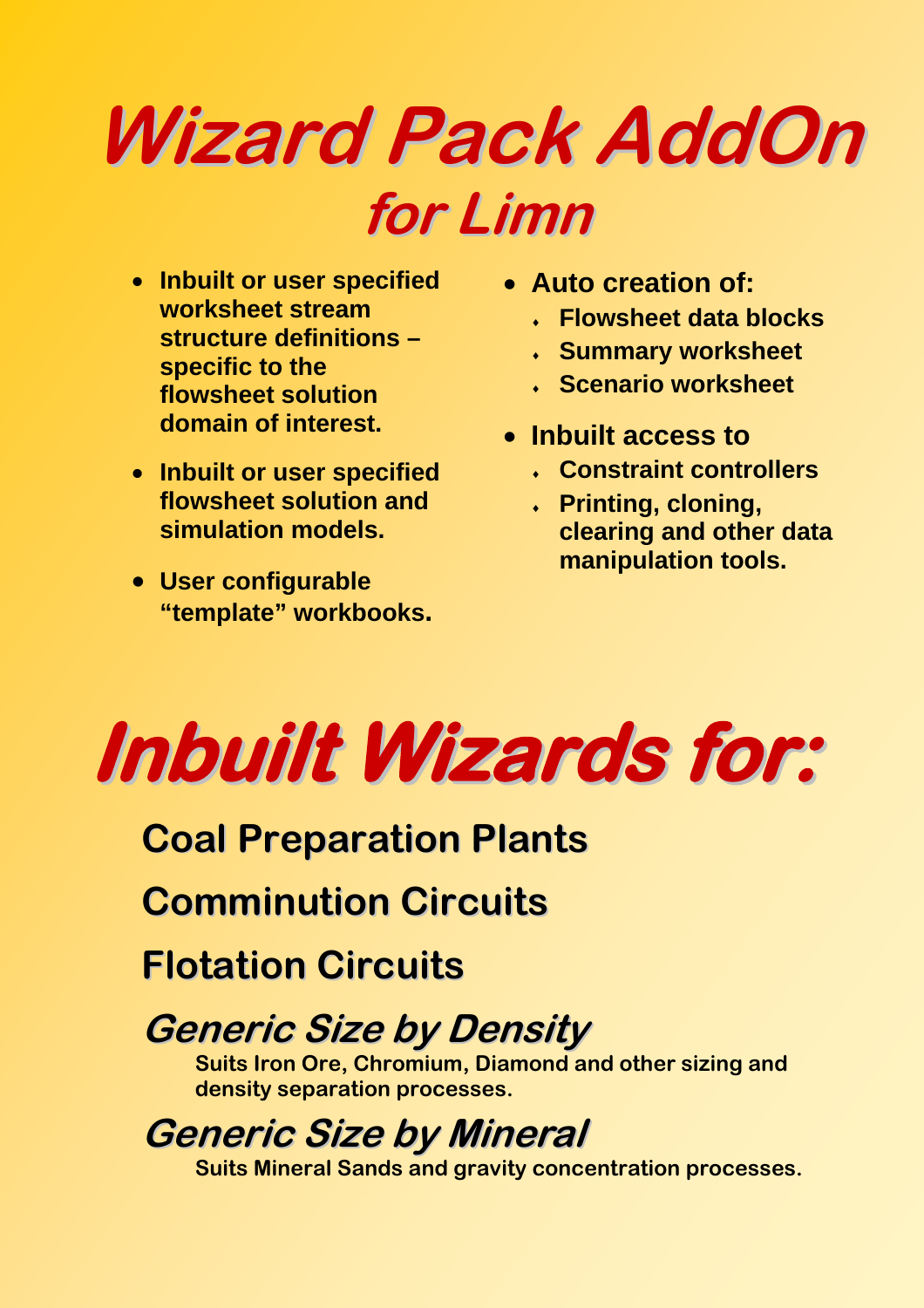

# **6 Steps to a Simulation Spreadsheet**

**1.Select a "Wizard" 2.Specify Properties 3.Arrange Streams 4.Arrange Units 5.Select Unit Models**

 $\overline{\mathbb{R}}$ 

**6.Close Wizard** 

 $5 + \frac{1}{2}$  of 6



|                                                                                                                                                                | This is a 2-D SG x Size plus Assay Data Wizard<br>TC.                                                                                                                                 |  |  |
|----------------------------------------------------------------------------------------------------------------------------------------------------------------|---------------------------------------------------------------------------------------------------------------------------------------------------------------------------------------|--|--|
| This Wizard will set up a workbook with data structures and process models suitable for<br>simulating any process where separations are done based SG or Size. |                                                                                                                                                                                       |  |  |
| can be described in this way.                                                                                                                                  | It is suitable for building data structures for use in performing simulations of Chromium<br>Processing, Iron Ore Beneficiation, Mineral Sands and other plants whose process streams |  |  |
| The steps involved are:                                                                                                                                        |                                                                                                                                                                                       |  |  |
| , specify the number of assays required.                                                                                                                       | , specify the number of size and SG intervals required.                                                                                                                               |  |  |
|                                                                                                                                                                | , arrange the order of process streams and units.                                                                                                                                     |  |  |
| , select suitable unit process models.                                                                                                                         |                                                                                                                                                                                       |  |  |
|                                                                                                                                                                |                                                                                                                                                                                       |  |  |
| --------------------------------                                                                                                                               |                                                                                                                                                                                       |  |  |
|                                                                                                                                                                |                                                                                                                                                                                       |  |  |
| Cancel                                                                                                                                                         | $<$ Back<br>Next ><br>Finish                                                                                                                                                          |  |  |
|                                                                                                                                                                |                                                                                                                                                                                       |  |  |
|                                                                                                                                                                |                                                                                                                                                                                       |  |  |
| Sort/Arrange the Stream Names                                                                                                                                  | Step 3 of 6<br>日                                                                                                                                                                      |  |  |
|                                                                                                                                                                |                                                                                                                                                                                       |  |  |
| P<br><b>Stream Name</b>                                                                                                                                        | <b>Stream Type</b>                                                                                                                                                                    |  |  |
| <b>Phoenix Feed</b><br>$+$                                                                                                                                     | Sort by Type/Alpha<br>Feed                                                                                                                                                            |  |  |
| <b>Class Cvc Feed</b><br>$+$                                                                                                                                   | Inter-unit                                                                                                                                                                            |  |  |
| + Fine Discard                                                                                                                                                 | Sort Alphabetically<br>Inter-unit                                                                                                                                                     |  |  |
| + Fine Jia Feed                                                                                                                                                | Inter-unit                                                                                                                                                                            |  |  |
| + Fine Jig Product                                                                                                                                             | Sort and arrange the Stream<br>Inter-unit                                                                                                                                             |  |  |
| Mids Discard<br>$+$                                                                                                                                            | names in preferred order.<br>Inter-unit                                                                                                                                               |  |  |
| + Mids Jig Feed                                                                                                                                                | Inter-unit<br>This determines the order of                                                                                                                                            |  |  |
| Mids Product<br>$+$                                                                                                                                            | Inter-unit                                                                                                                                                                            |  |  |
| + UCC Discard<br>+ UCC Feed                                                                                                                                    | Streams on the Stream Data<br>Inter-unit<br>worksheet<br>Inter-unit                                                                                                                   |  |  |
| + UCC Product                                                                                                                                                  | move<br>Inter-unit                                                                                                                                                                    |  |  |
| <b>Class Cyclone Overflow</b><br>÷                                                                                                                             | Product                                                                                                                                                                               |  |  |
| <b>Discard Total</b><br>÷                                                                                                                                      | Product                                                                                                                                                                               |  |  |

Size by SG Wizard

|                       | Select a Model for each Unit                                                                                                                         | Step 5 of 6                                                                                                                                                                                     | 弖                                                                                                                                                                                                                                                                                                                                                 |
|-----------------------|------------------------------------------------------------------------------------------------------------------------------------------------------|-------------------------------------------------------------------------------------------------------------------------------------------------------------------------------------------------|---------------------------------------------------------------------------------------------------------------------------------------------------------------------------------------------------------------------------------------------------------------------------------------------------------------------------------------------------|
| Þ<br>$+$<br>$\ddot{}$ | <b>Unit Name</b><br>Classifying Cyclone<br><b>Feed Screen</b><br>Fines Jia<br>Mids Jia<br><b>Total Discard</b><br><b>Total Product</b><br><b>UCC</b> | <b>Unit Model</b><br>2Product DMCvclone<br>3Product DoubleDeckScreen<br>2Product BulkSplitter<br>2Product BulkSplitter<br>1Product SimpleMixer<br>1Product SimpleMixer<br>2Product BulkSplitter | Select a model for<br>Unit: Fines Jia<br>2Product BulkSplitter<br>2Product Thickener<br>2Product SingleDeckScreen<br>2Product SingleDeckScreen(Design<br>2Product PlittHydrocyclone<br>2Product DMSeparator (Generic)<br>2Product DMCvclone<br>2Product DeslimingScreen<br>2Product SieveBend<br><b>Turn model via De Changed</b><br>- No change. |
|                       | About this model                                                                                                                                     | Cancel<br>$<$ Back                                                                                                                                                                              | Next ><br>Finish                                                                                                                                                                                                                                                                                                                                  |





| <b>Wizard Data Collection Complete</b>                                                                                                                                                                                                                                                                                                                                                                                                                                       | Step 6 of 6 |        |
|------------------------------------------------------------------------------------------------------------------------------------------------------------------------------------------------------------------------------------------------------------------------------------------------------------------------------------------------------------------------------------------------------------------------------------------------------------------------------|-------------|--------|
| The Wizard has all the information it requires.<br>If you select "Finish", it will:<br>. copy a Configuration data worksheet to your workbook<br>, set up worksheet data structures for each process stream and unit.<br>Once this process is completed you may:<br>, specify labels for the properties on the Configuration worksheet<br>, enter feed stream information<br>. enter parameters or modify the standard models as required<br>, perform a circuit simulation. |             | m      |
| <br>$<$ Back                                                                                                                                                                                                                                                                                                                                                                                                                                                                 | Next >      | Finish |